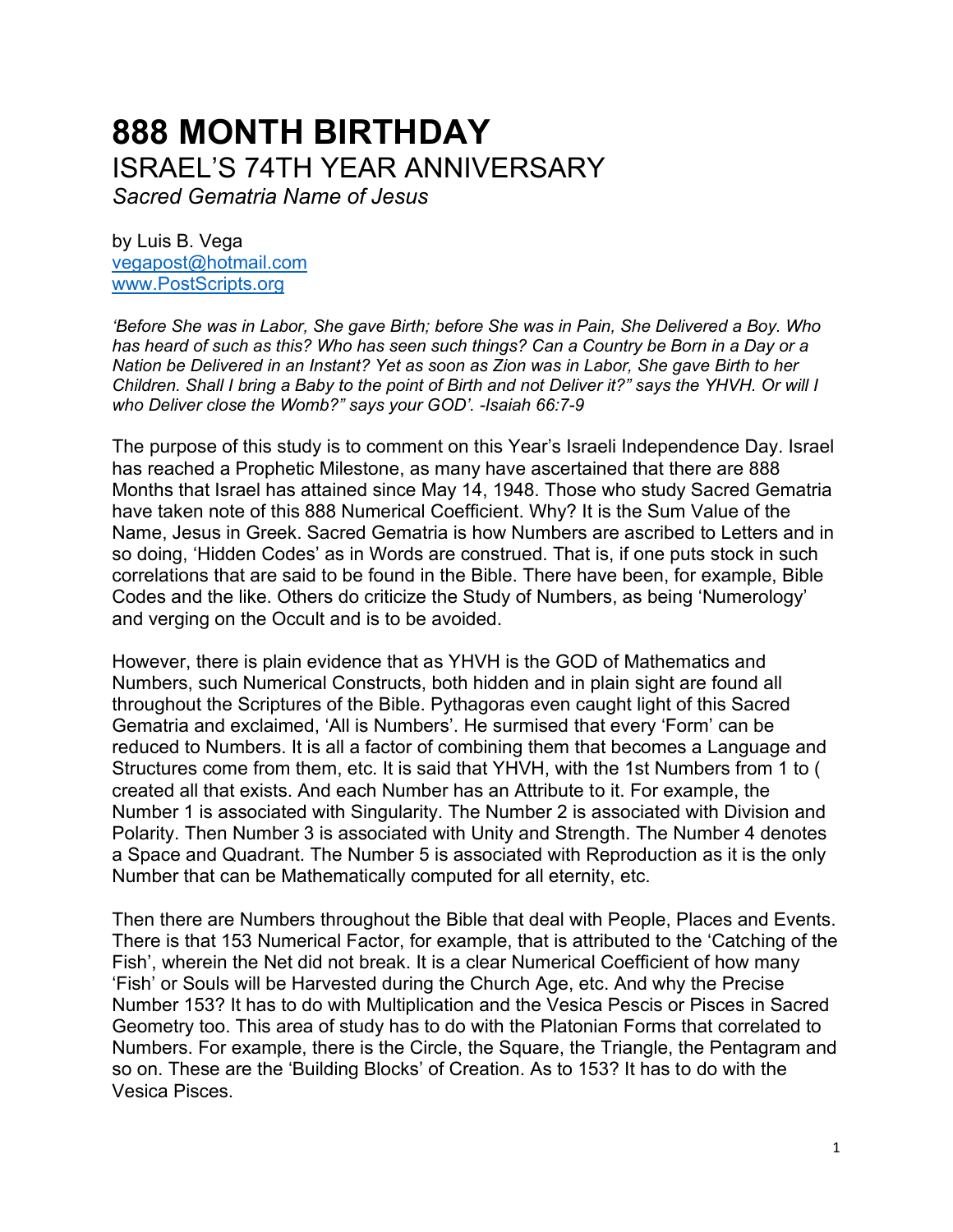## **Happy Birth Day**

It is a Geometric Euphemism for the Womb Motif and how it is tied to Multiplication and Reproduction. But what is significant about the 74th year since Israel's Birth in 2022 concerning Biblical Prophecy? It seems Israel and Prophecy are fast converging with each other. And is that not what Prophecy is purposed for? Jesus? In Revelation 19:10, it states, 'The Aim and Purpose of Prophecy is to Testify about Jesus'. Jesus is Prophecy. Israel is Jesus, the Prince with GOD, etc.

It is about a 'Birth' and Re-Birth, a Resurrection and how Israel has a Prophetic Rendezvous with Jesus. This is what this 888-Month Sign on coattails of the Blood Moon is perhaps conveying. Realize that Israel's true Independence Day occurs on 5 Iyar in the Rabbinical Calendar. It is when one translates the Date to the Gregorian Calendar that things get interesting. And why? Consider that since this is the Church Age, Jesus, as the Great Fisherman has gone out to bring-in or 'Go out Fishing' for the Gentiles.

It has been a 'Pentecostal Intermission' as one call it, as Israel has had a Prophetic 'Time Out' for 'Bad Behavior' and Unbelief, etc. Pentecost is not over, it is 'In Progress'. This is the time, Gentiles and Believing Jews are being Grafted into the Stock of Israel. As the Apostle Paul illustrated Metaphorically, Israel is currently 'Chopped-off' at the base of the Proverbial Fig Tree but has been sprouting Buds since 1948. Here is why this time around, in 2022, the Month is unique and perhaps a Sign unto Israel.

- *1. The Time from May 14, 1948 to May 14, 2022 is exactly 888 Months.*
- *2. The Number 888 is equal to the Sacred Gematria of the Name of Jesus in Greek.*
- *3. The Day after will be accented Astronomically with a Total Blood Moon over North America.*
- *4. The Point of Maximum Eclipse will occur at 9:11 PM, PST or 4:11 UTC.*
- *5. The Eclipse alludes to a Birthing as 9-11 is suggested by some to be the Date of Jesus' Birth.*
- *6. The Astronomical Sign occurs in Libra-Scorpio. In Ancient Times, the Red Dragon.*

Why stress Pentecost? It is because the Feast is associated also with a Birthing Process, a New Age or Order. This occurred at Mount Sinai and on the Temple Mount where the 120 Disciples were accustomed to gather after the Resurrection of Jesus. And how on May 14, 1948, it was Pentecost, as calculated by Alternative Jewish Calendar reckoning to Time. But in actuality, that was the Feast of Weeks, or Shavuot. If you all have read one's studies, they show how one determined when the Israelites left Egypt. See Article #609 Sinai Pentecost study.

You can calculate how long it took them to reach Mount Sinai, and that was not Shavuot as it took more time than just 50 Days to get there from the Passover 'Evacuation'. The Jews attribute the arrival to Sinai as being the celebration of Shavuot or what we call 'Pentecost'. Which here lies a Discrepancy and Evidence of how Shavuot, the Feast of Weeks, that being 49 Days or 7x7 is not Pentecost. Scripture states to count then 50 Days, not count the 50th Day. This is the difference. I am 'Splitting Hairs' here but I think this is important because in my calculation, the 99th Day is when Pentecost truly comes. And in the Sinai Study, that 99th Day corresponds to the Golden Calf incident where Moses came down with the Tablets and 3000 Died.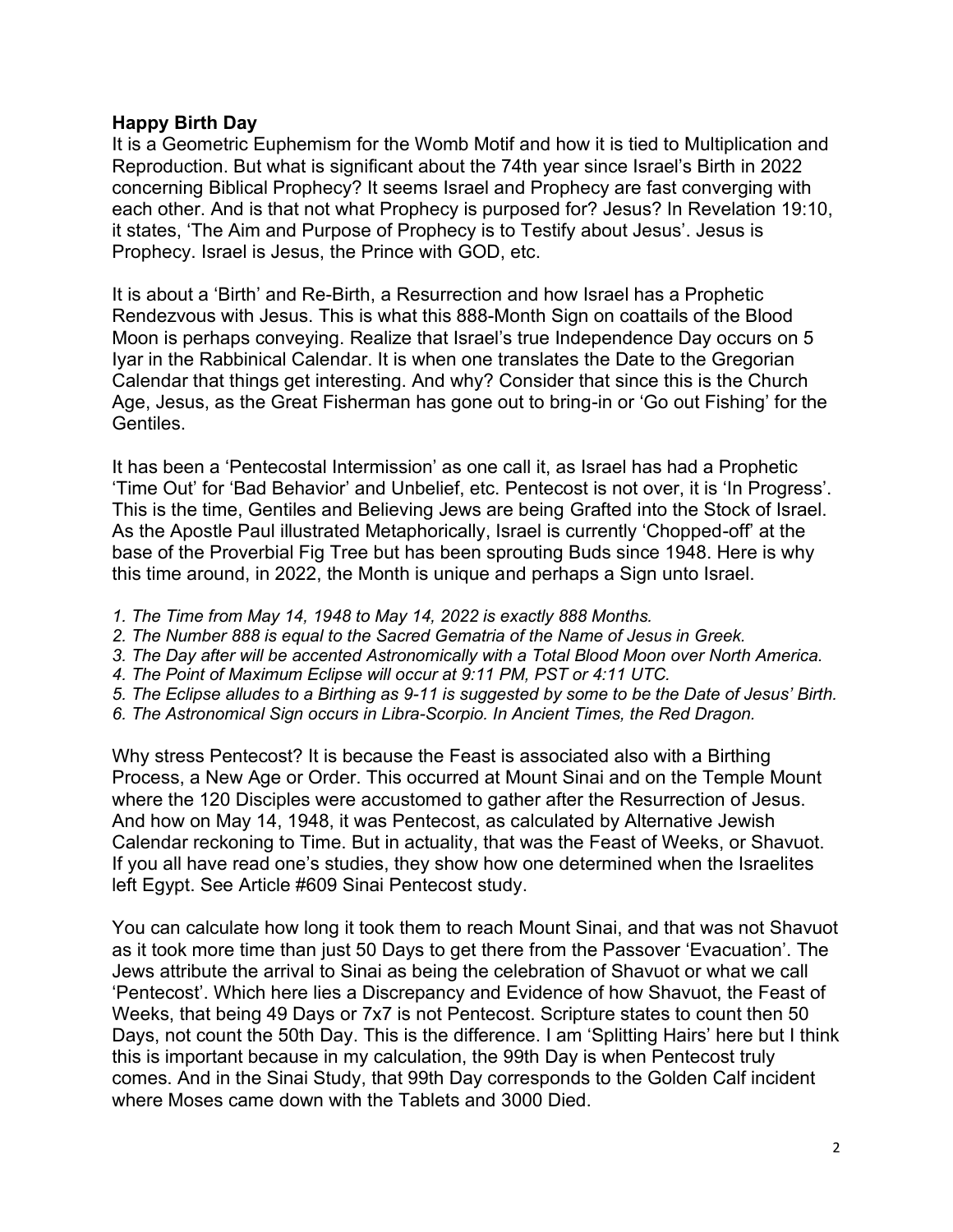## **Return of Israel**

That Day Count then corresponds to the Pentecost of Acts 2 where 3000 got saved. And the Law of Tablets came into the Heart, via the Indwelling of the Holy Spirit. So, in one's Estimation, it is why one is convinced about a Double-Count and a July Pentecost Rapture, perhaps. So, as to these Celestial Signs? I believe they also are pointing to a Summer 'Rapture'. What is amazing about the May 15, 2022 Blood Moon. As it is known, it occurs the Day after Israel starts its 74th Year Anniversary. And, that the 4- Year Probationary Period of the Parable of the Unfruitful Fig Tree is up or has expired. So, a 'chopping-down' Israel, of sorts is to occur. And is not what the Tribulation Period is all about, concerning Israel?

What is also unique about May 15, is that it is officially the Start of the Wheat Harvest, that is the Early Summer Type in Israel. It is to conclude in mid-July, the 15th, some 60 Days later. Now, those who read one's Articles know that there is that July 23 or 723 Date that one believes might be Prophetically Significant. Not sure, but that is when one has calculated the 99th Day occurs and corresponds to the Golden Calf incident at Sinai. And how one believes that it is when True Pentecost was. If one reads the Sign, accurately as possible, the Blood Moon occurs in Libra, as that was the Ancient Motif of an Altar. And the Depiction is a throw-back to Revelation 12 Sign, in how the Red Dragon approaches to devour.

It is an issue of Prophetic Timing. Once the Man-Child or 'Israel' or Jesus or the Bride is about to be Birthed, the Red Dragon approaches and seeks to devour it, but the Man-Child is Raptured to Heaven. Thus, as Date and Celestial Signs go, realize that the Event is not the Sign, but one can be wrong of course. Nonetheless the Heavens are declaring the Glory of Christ and how perhaps it is a dry-run of what is happening presently, behind the Spiritual Curtain, in the Heavenlies. War is coming to Israel as Blood Moons are Ominous Signs against Israel. As noted, the Blood Moon occurs inbetween the 2 Pinchers of Scorpio, based on its Ancient Depiction, as in a Death-Grip. Not Good.

But as those that are Watching the Events of the Last Days know, Israel is on the verge of a well-Orchestrated and Unified Muslim Attack. And this thanks to an Islamic Prophecy based Numbers Calculation also. Based on certain Muslim Cleric's Calculations, Israel is to cease to exist after July 8. This is why Prophecy to some is taken seriously. This Assertion alone, regardless if it is value, but mostly will come to not, has Fueled the Fire of the latest iteration of the Jewish-Muslim Conflict.

And what has been the Center-Piece of the Contention? The Temple Mount. The Muslim Dooms Day Prophecy that seeks to Destroy Israel by July 8 will not come to pass. If it would, then the Promises of YHVH would have been a 'Lie', the Greatest Lie. Why? YHVH promised to Abraham, unconditionally, that he would have Descendants, as the Stars above and as the Sands below. And his physical Bloodline, confirmed through Isaac and Jacob, later Name Israel would inherit the Promised Land, from River to River. And thus the 2 Blue Bars in the Modern Israeli Flag, etc. Also, YHVH stated to Jeremiah that if Israel ceased to exist, so would the Sun, Moon and the Stars.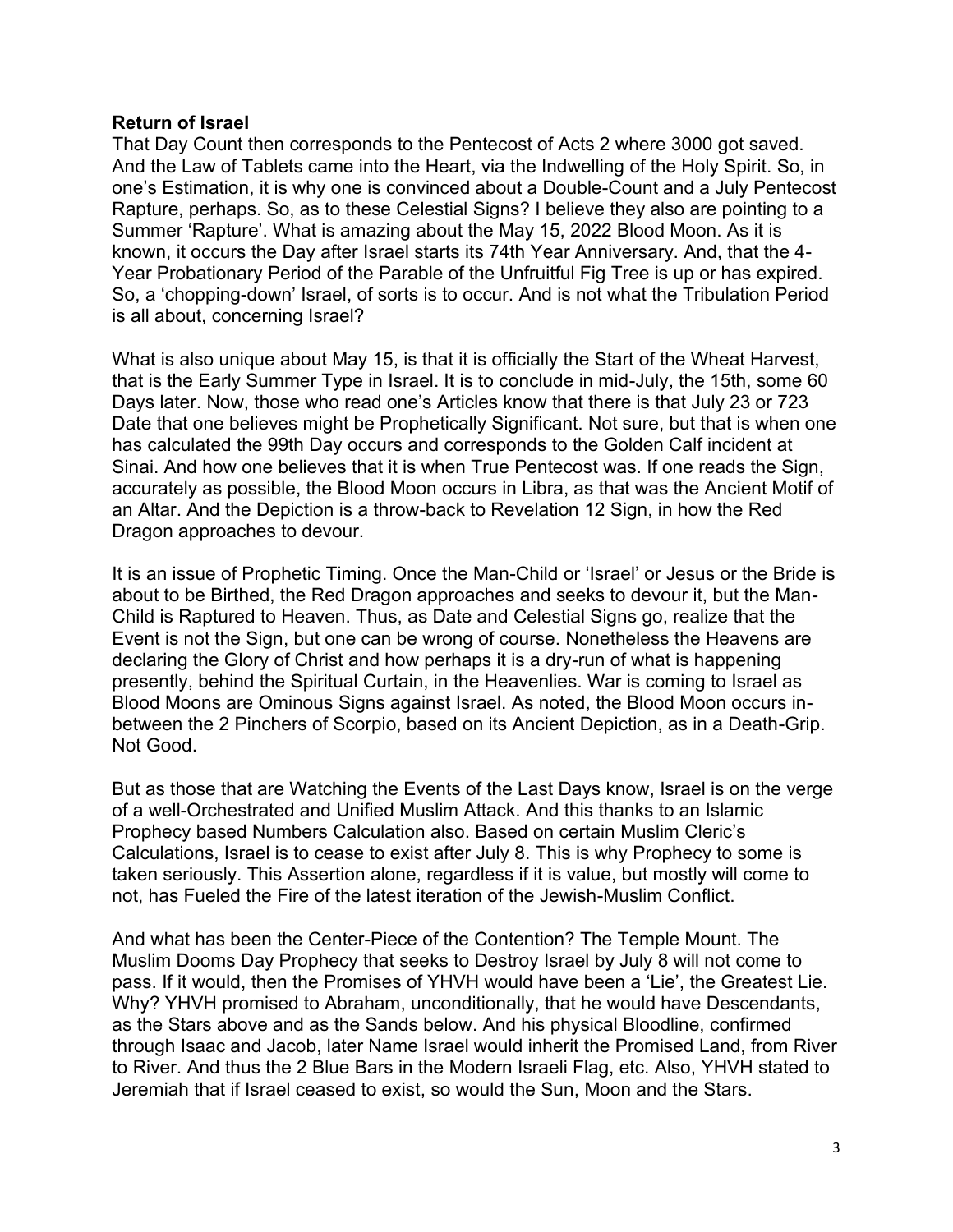### **A Count-Down**

It is that the Muslims are the ones that are to be destroyed. Once the Rapture occurs and Damascus is annihilated by the IDF, the Psalm 83 will ensue. The planned all-out Muslim Assault will not be carried-out by the Nation States bordering Israel, that is the Inner-Ring of Muslim Nation, but by the various Muslim Para-Military Factions that are armed to the teeth, as they say. This is in reference to Hezbollah, Hamas, Islamic Jihad, etc. In fact, there are at least 4 Major Wars yet to occur against Israel. They will take place, up until the end of the Millennial Kingdom, with that Gog-Magog World War 2.

It is not to be confused with the Gog-Magog World War 1, as described in Ezekiel 38- 39. One believes this Russia-Led Muslim Outer-Ring of Muslim Nations will take place after the New World Order is established, Post-Rapture, but before the mid-point of the 7-Year Tribulation Period. Thus, what will occur on May 14, 2022 is that it has been 888-Months since Israel was 'Birthed', in a Day as Isaiah predicted. And how on the Day after, an Ominous Blood Moon Appears. And whose Maximum Eclipse occurs at 9:11 PM PST. It has been argued that 9-11 is code for a Controlled Demolition as was the case with the Twin Towers in 2001.

That year was a Sabbath Year. So were the Years following in 2008, 2015 and now in 2022. One believes that in 2015, in particular, there were some amazing Celestial Signs also, mainly the end of the 4 Total Blood Moon Series, called the Tetrad. The last occurred on Sukkot and it was a Super Moon. It was as though it signaled the last 7- Year Countdown of a Sabbath Cycle that ends and begins in the Civil New Year of the Jews. It involves a 'Reset' and that is why with all the Talk and Chatter of Klaus Schwab's World Economic Forum's 'Reset', a Transition is forthcoming. And Israel is the 'Clock' that is 'Telling Time', Prophetic Time at that.

#### *Civil Year*

*In a generalization, the Ancient Jewish Belief is that Creation Week and that of Adam, in particular occurred or started on Tishri 1, that being the on the Feast of Trumpets. This is also attributed to be then the 'Head of the Year' or Rosh HaShanah, Rosh = Head and Shanah = Year. It is when, Astronomically, the 1st Month is calculated based on the 1st New Moon after the Fall Equinox. Thus, this is considered the Civil New Year. This means that it is not pegged to any Agricultural Cycles other than it is/was time to plant Seed, if anything.*

#### *Religious Year*

*Since Creation and the Fall of Mankind, every People Group then started to 'Clock' Time based on their own various interpretations. Most main Ancient Cultures, however, kept to the Astronomical Time Markers based on the 2 Equinoxes and 2 Solstices that delineated the Year. This is tied to the Agricultural Cycles. But it was not until the Exodus and YHVH forged a Nation that He then instructed Moses to keep 'Time' by designating April as the Head of the Year from now on.*

This second one would also be pegged to the first New Moon after the Spring Equinox. All this is of course, subject to debate and varying degrees of Agreement and Calculations. As it is, the current Jewish Rabbinical Calendar is only set to Mathematical Calculations and solely on the Lunar Cycles. This was due to the Diaspora as there was no longer a Temple and the Jews were scattered around the World.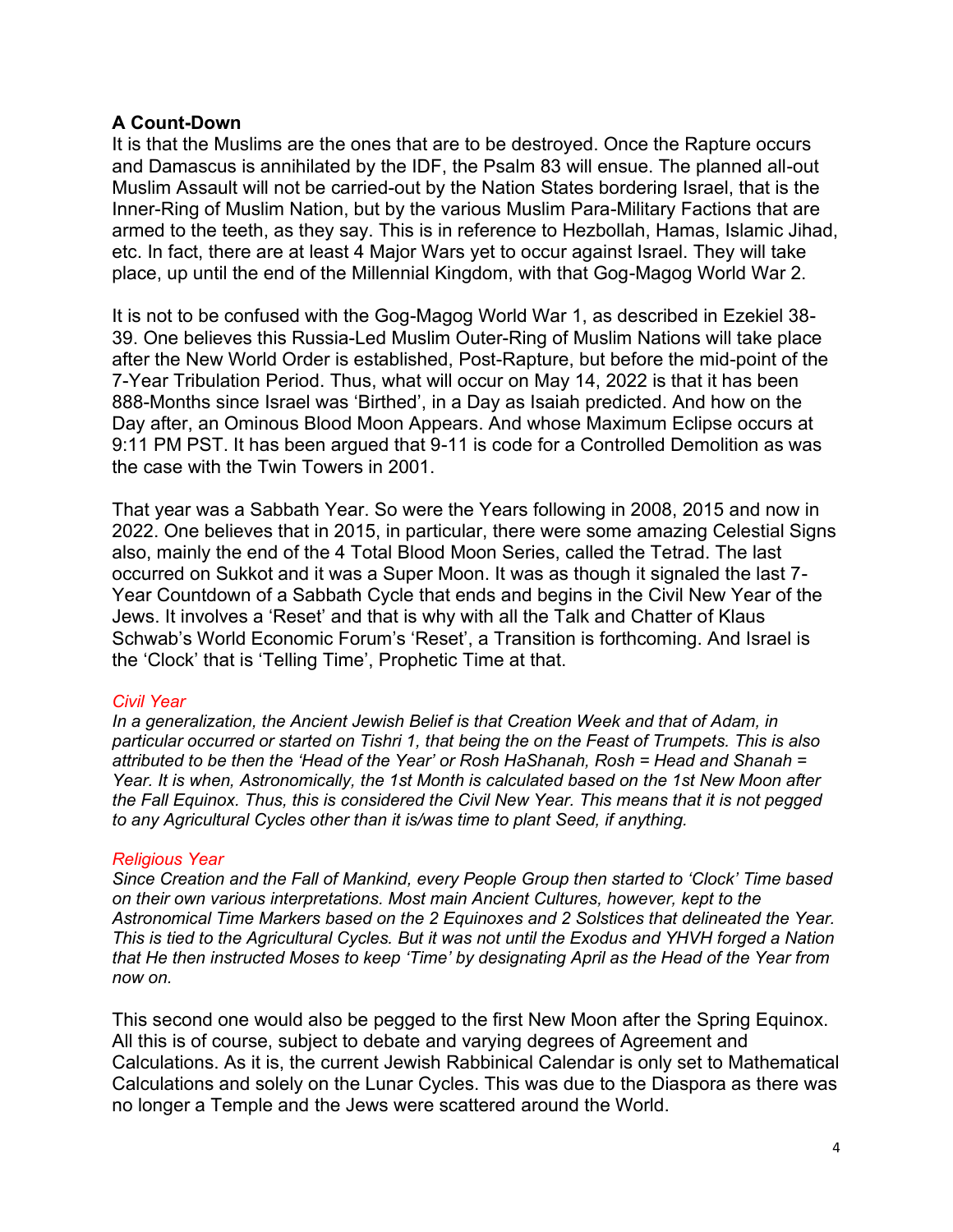## **Last Generation**

There needed to be an approximate Timing to have the Jews then know when to celebrate the Feasts outside of Israel. It was as close as they could get it. In reality, there needs to be a Solar-Lunar Calibration to keep the True Calendars in sync with the Celestial Bodies. This is why the Jewish Calendar will be off by a Month in its Cycles and has to add a 13th Month every so often. Otherwise, you have the effect of having the 'Fall Feasts' still technically in Summer, occurring before the Fall Equinox of September 20th of each year. It is about an End of one Age, that of the Church Age and how Israel's 'Time Out' has expired and will be brought back onto the Court as the Bride of Christ exits the Stadium altogether.

It is about a Transient of a Death and Birth of a New Order. It will most likely be triggered by the Rapture event as that will foment the worldwide Economic Collapse. Nonetheless, one believes the Blood Moon Eclipse of May 15, 2022, coming-off the 888-Month Anniversary of Israel's Birth is significant. What is unique about it, as there is the Numerical Factor of '8' and 888 is that this up-coming Rapture event will also be a type of 'Birth'. And as this Last Generation has been given knowledge and understanding, it is related to the true counting of how Prophetic Time is counted, and this based on the Sabbath Cycles. And if that starts in September, to suggest the start of 70th Week of Daniel, then it necessitates the Rapture beforehand.

It is that close, if all such Conjecture, Speculations and Calculations are to come to pass, finally. This Last Generation will not pass away until Jesus returns, it made one think that as it is specifically tied to the Rebirth of Israel. Realize that all the Holocaust Survivors are now dying-off, and fast, in record Numbers. They are in their 80s and 90s. It is precisely also then a telling Sign-Post of just how, perhaps Prophecy has to occur, like now. So, do agree with the inference that the 2014-15 Tetrad as well as the Revelation 12 Sign were Super-Celestial Markers.

That in fact, the Tetrad was but a Triad since 1949 and corresponds to the Restoration of Israel, as foretold by Jesus, but in the Reverse Order they were destroyed. In the Olivet Discourse, Jesus foretold that the Temple, the City and the Nation would be Destroyed. But that He was going to regather the Nation, then the City and then the Temple before His 2nd Coming. Tetrads: 1949-50 Nation.1967-68 Jerusalem. 2014-15 Temple in 202X-XX?. This is why, although now a few years after, the 3rd Series in the Tetrad, will be tied to the rebuilding of the 3rd Temple.

In Hindsight, one is now convinced that 2015 was indeed a Shemitah Year and thus providing a 7-Year Countdown to the Temple and Daniel's 70th Week of Years. When? After the Fall Feasts in 2022, perhaps. The 74th Year Anniversary, being 888-Months is unique and no doubt is significant in Storyline that is being unfolded before one's very own eyes, at least those that are Watching such things.

 $\mathcal{L}_\text{max}$  , where  $\mathcal{L}_\text{max}$  , we have the set of the set of the set of the set of the set of the set of the set of the set of the set of the set of the set of the set of the set of the set of the set of the set of